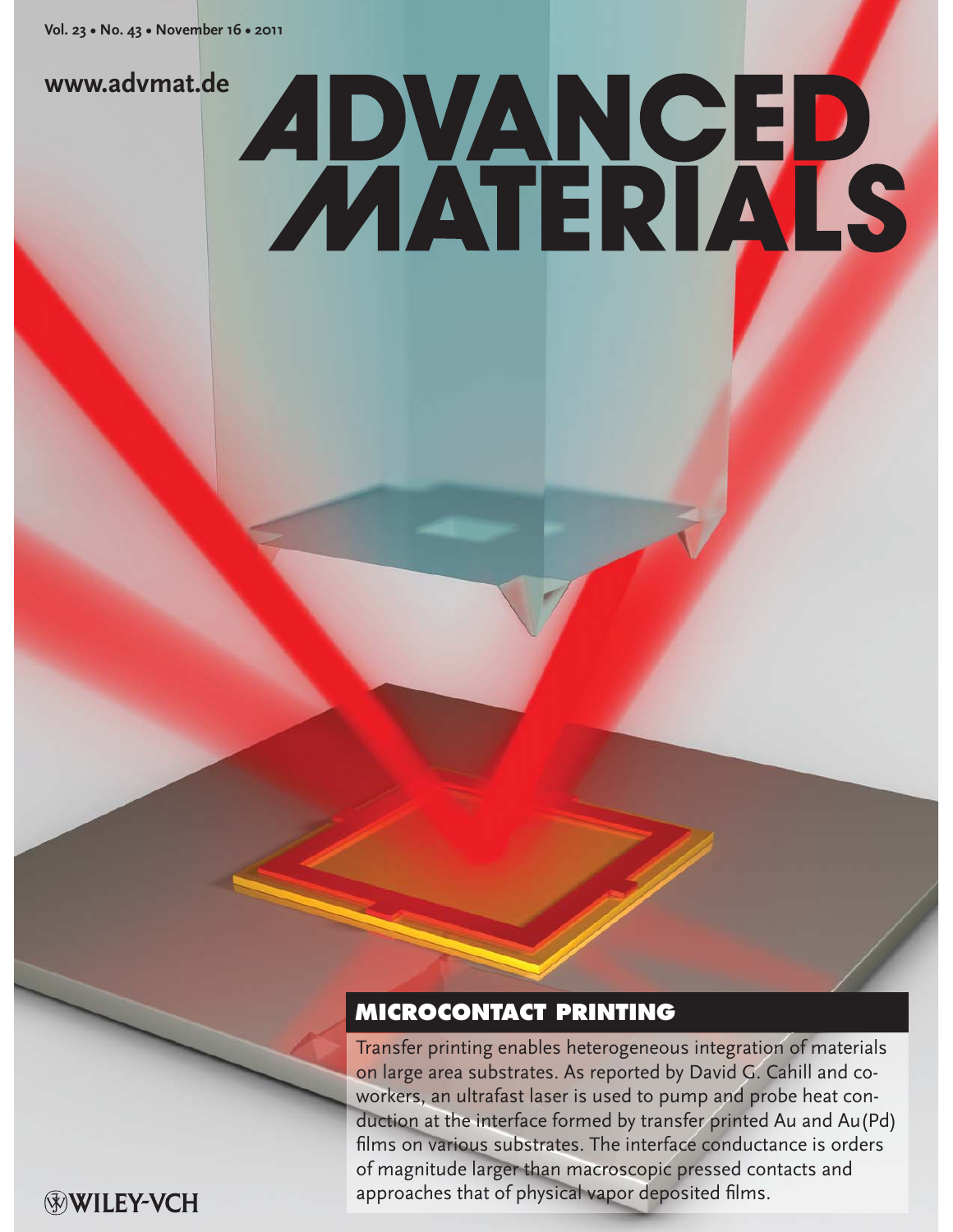



# **Interfacial Thermal Conductance of Transfer-Printed Metal Films**

*Dong-Wook Oh, Seok Kim, John A. Rogers, David G. Cahill,\* and Sanjiv Sinha* 

 Deterministic assembly of microdevices by transfer-printing is an advanced manufacturing technology that enables the heterogeneous integration of disparate materials on largearea substrates.<sup>[1-5]</sup> All active electronic devices generate heat as a byproduct of their operation and thermal management of transfer-printed assemblies must be a consideration whenever the heat flux is large. While the thermal conductivities of most materials used in microelectronics are well known, the thermal conductance of interfaces formed by transfer-printing is unknown. We report studies of the thermal conductance of interfaces formed by transfer-printing of Au and Au(Pd) alloy thin films, 100  $\mu$ m × 100  $\mu$ m in area and 100 nm thick, on amorphous  $SiO<sub>2</sub>$ , hydrogen-terminated  $Si(001)$ , and singlecrystal  $Al_2O_3$  substrates. We find that the thermal conductance *Gt* of transfer-printed interfaces spans a relatively small range,  $10 < G_t < 40$  MWm<sup>-2</sup>K<sup>-1</sup> despite significant differences in the thermal conductivity of the substrates and interfaces roughness. These values of  $G_t$  are smaller than the conductance of interfaces formed by physical vapor deposition but orders of magnitude larger than the conductance of pressed contacts between macroscopic polished surfaces. The relatively small thermal resistance of transfer-printed interfaces will not create a significant thermal management problem in most applications of transfer-printing but will be a concern in high-power technologies that involve extremely large heat fluxes, > 10 kW  $cm^{-2}$ .

 The thermal conductance *G* of interfaces formed by physical vapor deposition of metal films on dielectric substrates has been studied extensively. *G* is the transport coefficient that relates the heat flux  $J_Q$  to the temperature drop  $\Delta T$  at an interface,  $J_Q = G \Delta T$ . The observed values span a large range, from a low conductance of  $G \approx 10 \text{ MWm}^{-2}\text{K}^{-1}$  for Bi deposited on hydrogen-terminated diamond<sup>[6]</sup> to a high conductance<sup>[7]</sup> of  $G \approx 700 \text{ MWm}^{-2}\text{K}^{-1}$  for epitaxial TiN/MgO. Often,

Dr. D.-W. Oh, [+,++] Dr. S. Kim, [+] Prof. J. A. Rogers, Prof. D. G. Cahill Department of Materials Science and Engineering Materials Research Laboratory University of Illinois Urbana, Illinois 61801, USA E-mail: d-cahill@illinois.edu Prof. S. Sinha Department of Mechanical Science and Engineering University of Illinois Urbana, Illinois 61801, USA [+]D.-W.O. and S.K. contributed equally to this work. [++] Present Address: Department of Thermal Systems, Korea Institute of Machinery and Materials, Daejon 305-343, Korea

### **DOI: 10.1002/adma.201102994**

the thermal conductance of interfaces formed by physical vapor deposition is reasonably well understood based on the mismatch of vibrational densities of states between the two materials that make up the interface. Controversial issues remain, however, including the role of anharmonicity in enhancing heat transfer between highly dissimilar materials<sup>[6]</sup> and the role of weak interfacial bonding in suppressing heat transfer far below the values predicted by conventional theory.<sup>[8]</sup>

 The thermal conductance of mechanically-joined materials has also been extensively studied because of their great practical importance in a wide variety of engineering systems.<sup>[9,10]</sup> The "thermal contact conductance" of joints is many orders of magnitude of smaller than the thermal conductance of interfaces formed by physical vapor deposition. Low values of thermal contact conductance,  $G \sim 0.1 \text{ MWm}^{-2} \text{K}^{-1}$ , are also observed in micro-mechanical actuators.<sup>[11,12]</sup> By contrast, little is known about the thermal conductance of interfaces formed by transfer printing of a thin film on the types of relatively smooth substrates used in device manufacturing. Prior experimental work is limited to data for stiction-failed Si microcantilevers[13] and Au films transferred to GaAs substrates using alkane-dithiols as an adhesion layer.<sup>[14]</sup> A thin film will elastically deform to accommodate roughness on large lengths scales but interface roughness on short lengths will remain unless a large pressure is applied. The effects of the remaining nanoscale interface roughness on thermal transport have recently been studied theoretically by Persson.<sup>[15]</sup> This interface roughness suppresses the true area of contact to an extent that is difficult to predict: i.e., the true area of contact between the film and substrate A is an unknown fraction of the nominal contact area,  $A_{0}$ .<sup>[16]</sup>

 Our experiments show that even for moderately rough transfer-printed interfaces, rms roughness  $\approx$  2 nm, the thermal conductance  $G_t$  of a transfer-printed interface is surprisingly large,  $10 < G_t < 20$  MWm<sup>-2</sup>K<sup>-1</sup>. This interface conductance is only a factor of ≈4 smaller than  $G_S$  for Au sputter deposited SiO<sub>2</sub>. We hypothesize that water adsorbed on the substrate and film surfaces from the ambient air generates sufficient capillary forces<sup>[17,18,19]</sup> to create a true area of contact *A* that is significant fraction of the nominal area  $A_0$ ; and that the observed value of  $G_t$  reflects the intrinsic thermal conductance of the atomicallybonded bonded interface, *G*, scaled by the fractional area *A*/*A*<sub>0</sub>,  $G_t \approx G(A/A_0)$ . Capillarity provides the force needed to pull the film and substrate together and create significant  $A/A<sub>0</sub>$  but the nanoscale water bridges themselves do not dominate the interfacial heat transport.

Our experiments employed two types of metal films, pure Au and a dilute Au(Pd) alloy with 5 at% Pd; and 3 substrates,  $SiO<sub>2</sub>$ , sapphire, and hydrogen-terminated Si. (We chose the Au(Pd) alloy films for this study because the addition of a small amount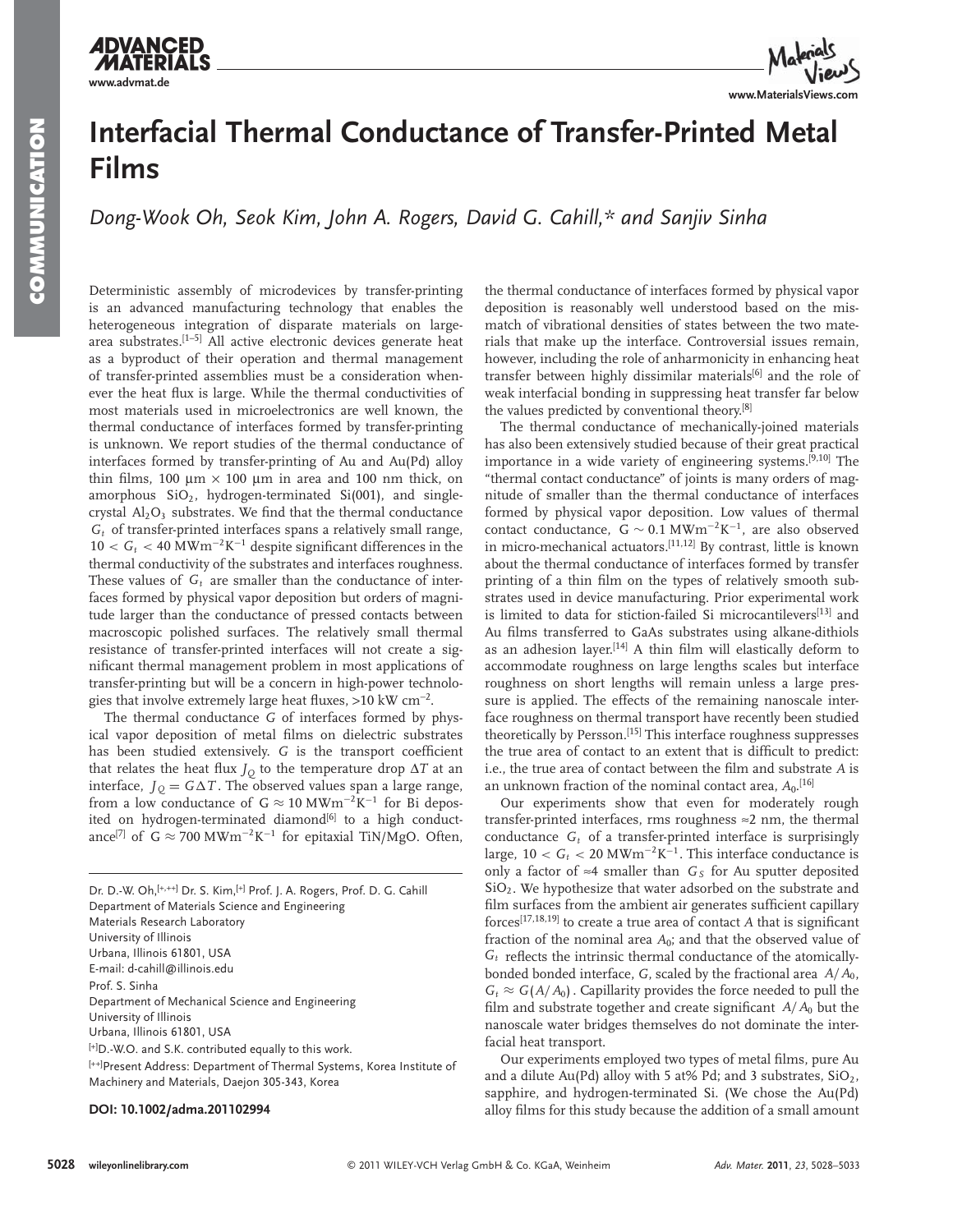**www.advmat.de**



### **www.MaterialsViews.com**

Pd to Au dramatically improves the optical properties of Au for time-domain thermoreflectance measurements.<sup>[20]</sup>) To prepare Au films for transfer printing, we deposited 100 nm of Au by magnetron sputtering on 1.1  $\mu$ m thick thermally grown SiO<sub>2</sub> as the sacrificial layer. We found that we could not use  $SiO<sub>2</sub>$  as a sacrificial layer for Au(Pd) alloy films because Au(Pd) films are damaged by an HF solution; instead, we used a  $1 \mu m$  thick layer of sputter-deposited Cr as the sacrificial layer for Au(Pd). Au(Pd) alloy films were deposited on the Cr sacrificial layer by magnetron sputter deposition from an alloy target.

We characterized the surface morphology of the sacrificial layers and the substrates using atomic force microscopy. We assume that the morphology of the transfer-printed metal film is similar to morphology of the corresponding sacrificial layer. The height-difference correlation function  $g(\rho)$  is a realspace, statistical measure<sup>[21]</sup> of surface morphology that provides more extensive information about the morphology than a simple measurement of the rms roughness.  $g(\rho) = \langle (h_i - h_j)^2 \rangle$ ,<br>where *h*, *h*, are the heights of the surface at position *i* and where  $h_i$ ,  $h_j$  are the heights of the surface at position *i* and *j*, respectively;  $\rho$  is the distance between surface points *i* and *j*; and the brackets denote an average over many pairs of surface points *i* and *j*. When a surface morphology is dominated by a narrow distribution of in-plane length-scales centered at  $\xi$ ,  $[g(\rho)]^{1/2}$  increases linearly with  $\varrho$  for  $\varrho < \xi$  and is approximately constant and equal to  $\sqrt{2}$  times the rms reughness for  $\varrho > \xi$ constant and equal to  $\sqrt{2}$  times the rms roughness for  $\rho > \xi$ . The in-plane length scale  $\xi$  of the Cr sacrificial layer, and the SiO<sub>2</sub> and Al<sub>2</sub>O<sub>3</sub> receiving substrates are  $\xi \approx 30$ , 10, and 70 nm, respectively. The length scale ξ for the Si:H receiving substrate is not as well defined, see **Figure** 1. On short length scales,



Figure 1. Square root of the height difference correlation function of the surface morphology of the sacrifical layers (amorphous  $SiO<sub>2</sub>$ , Cr) and the receiving substrates (amorphous  $SiO<sub>2</sub>$ , single crystal  $Al<sub>2</sub>O<sub>3</sub>$ , and hydrogen-terminated Si).



Figure 2. Illustration of the method of sample preparation. (a) Process flow for the fabrication of the transfer-printable metal film. From top to bottom: deposition and patterning of the 100  $\mu$ m  $\times$  100  $\mu$ m metal film on a sacrificial layer; patterning of the sacrificial layer to an area of 120  $\mu$ m  $\times$ 120 μm; patterning of photoresist anchors and frame; releasing of the metal film by etching the remaining sacrificial layer. (b) Process flow for transfer-printing.

 $\varrho < \xi$ ,  $[g(\rho)]^{1/2}/\rho$  is nearly constant and provides a measure of the rms slope of the surface morphology.  $[g(\rho)]^{1/2}/\rho$  for the  $SiO<sub>2</sub>$  and  $Al<sub>2</sub>O<sub>3</sub>$  substrates, and the Cr sacrificial layer are 0.021, 0.016, and 0.12, respectively.

The samples are assembled using the process flow illustrated in **Figure** 2. We pattern the metal films to a  $100 \times 100 \mu m^2$ followed by patterning of the sacrificial layer to 100  $\mu$ m  $\times$ 120 μm. Photoresist (AZ5214) is spun on the sample and patterned to form four anchors and a "picture frame" that supports thin metal films after the sacrificial layer is etched and the metal film is released from the substrate.  $SiO<sub>2</sub>$  sacrificial layers are removed by etching in a concentrated HF solution; Cr sacrificial layers are removed by etching in a commercially available Cr etchant. Pressing the stamp against the metal film on a donor substrate collapses the central area between the microtips and creates nearly full contact between the stamp and the metal film.<sup>[1]</sup> In this configuration, the adhesion between the stamp and the metal film is high. Rapidly retracting the stamp detaches the metal film from the donor substrate. Elastic restoring forces subsequently pull the stamp back in its original geometry. In this configuration, the strength of adhesion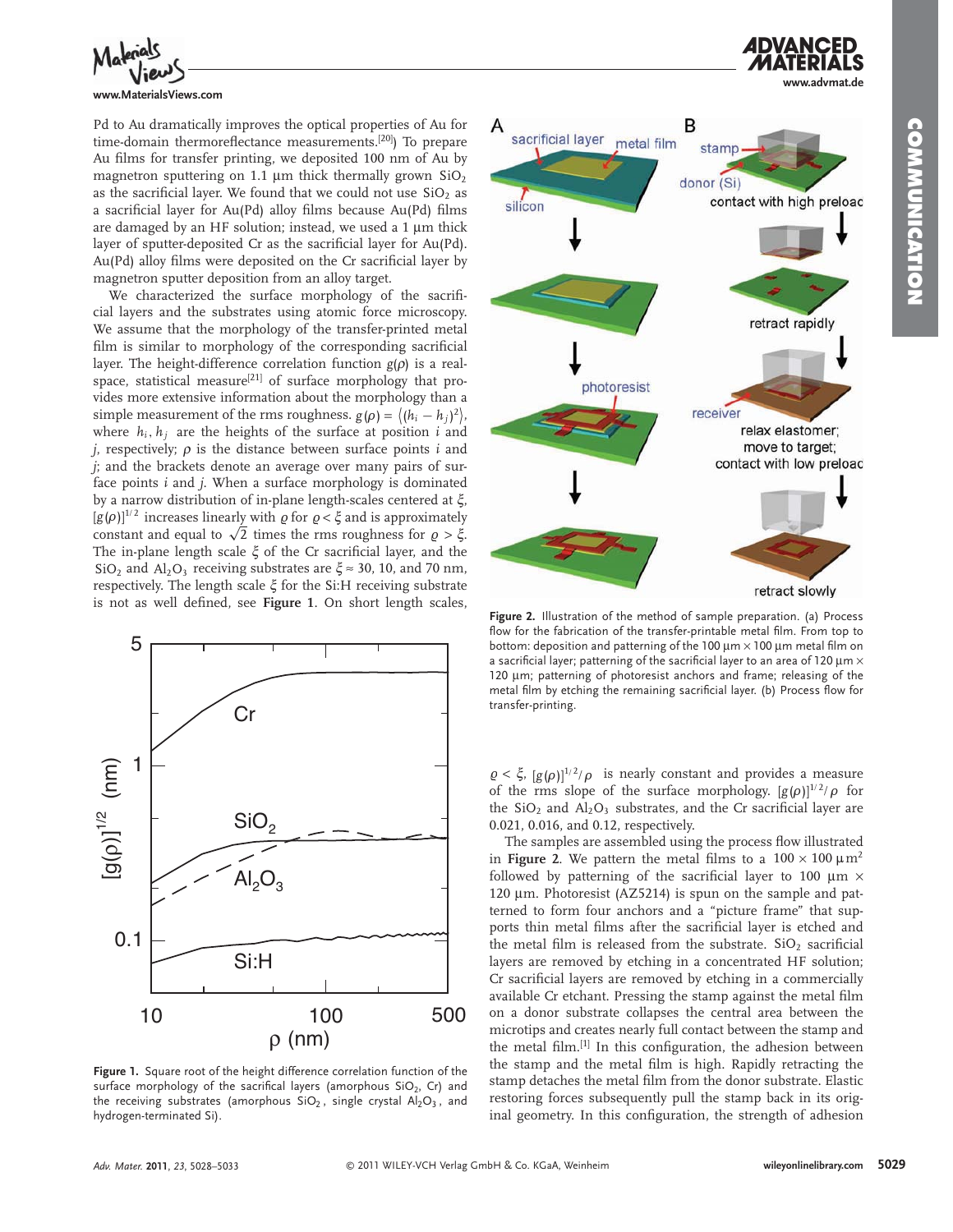



**Figure 4.** The thermal conductance of interfaces formed by physical vapor deposition and transfer-printing of Au and Au(Pd) alloy metal films on hydrogen-terminated Si(001). The highest temperature data points for sputter deposited films could not be measured because of solid-state reactions between the Au-containing films and the Si substrate. The transfer-printed films, on the other hand, were stable up to  $T = 400$  °C.

200 500

 $\frac{1}{2}$ 

T A<br>A A<br>1 1  $\overline{A}$ 

 $\overline{\varphi}$ 

10

 $\widehat{K}$  100

Si:H

Thermal conductance (MW m<sup>-2</sup>

Temperature (K)

Figure 3. The thermal conductance of interfaces formed by sputter deposition and by transfer-printing Au and Au (Pd) metal films on amorphous  $SiO<sub>2</sub>$  receiving substrates. Solid symbols are for sputter-deposited films and open symbols are for transfer-printed films; circles are for Au films and triangles are for Au(Pd) alloys films. The  $SiO<sub>2</sub>$  substrates are thermally grown oxide, 1.1 μm thick, on a Si substrate. Error bars reflect experimental uncertainties in *G* that propagate from uncertainty in the thickness of the metal films. The data are measured as a function of temperature while heating the sample. The drop in *G* of the transfer-printed  $Au/SiO<sub>2</sub>$  interface with increasing temperature is not reversible.

between the stamp and the metal film is low because the area of contact between the microtips and the metal film is small.<sup>[1]</sup> The transfer-printing process is completed by gently contacting the film to a receiver substrate and then retracting the stamp.

We use time-domain thermoreflectance (TDTR), a pumpprobe optical technique, to measure the thermal conductance of transfer-printed and sputter-deposited interfaces.<sup>[22,6]</sup> Experimental results for  $SiO<sub>2</sub>$ , hydrogen-terminated  $Si(001)$ , and Al2O3 receiving substrates are plotted in **Figures 3** , **4** , and **5** , respectively. In general, the thermal conductance of interfaces formed by transfer printing,  $G_t$ , are lower than the conductance of interfaces formed by sputter deposition, *G<sub>S</sub>*, but the differences are surprisingly modest. In the case of Au(Pd), the

ratio  $G_t/G_s$  ranges between  $G_t/G_s \approx 0.25$  for Al<sub>2</sub>O<sub>3</sub> receiving substrates and  $G_t/G_s \approx 0.1$  for SiO<sub>2</sub> receiving substrates. In the case of Au,  $G_t/G_s > 0.5$  for  $SiO_2$  receiving substrates and  $G_t/G_s \approx 0.2$  for Si:H receiving substrates.

For sputter-deposited Au and Au(Pd) films, G<sub>S</sub> tends to increase with increasing temperature. This observation is counter to the predictions of models for interface thermal conductance that only consider two-phonon scattering processes, i.e., the elastic exchange of energy between the vibrational modes on the two sides of the interface. We have previously argued that this temperature dependence is a signature of threephonon interactions, i.e., anharmonic interactions between two phonons in a low Debye temperature materials with one phonon in a high Debye temperature substrate.<sup>[6]</sup> These effects of anharmonicity have also been observed in computer simulations.<sup>[8]</sup> The reduction in  $G_S$  of Au sputter-deposited on  $SiO_2$ <br>with increasing temperature, see Figure 3, is not reversible and with increasing temperature, see Figure 3, is not reversible and is apparently caused by changes in the interface contact area

1000

**www.MaterialsViews.com**

u(Pd) sputter

Au sputter

Au transfer

 $\overline{\varphi}$ 

T<br>4

 $\overline{S}$ 

Au(Pd) transfer

T<br>4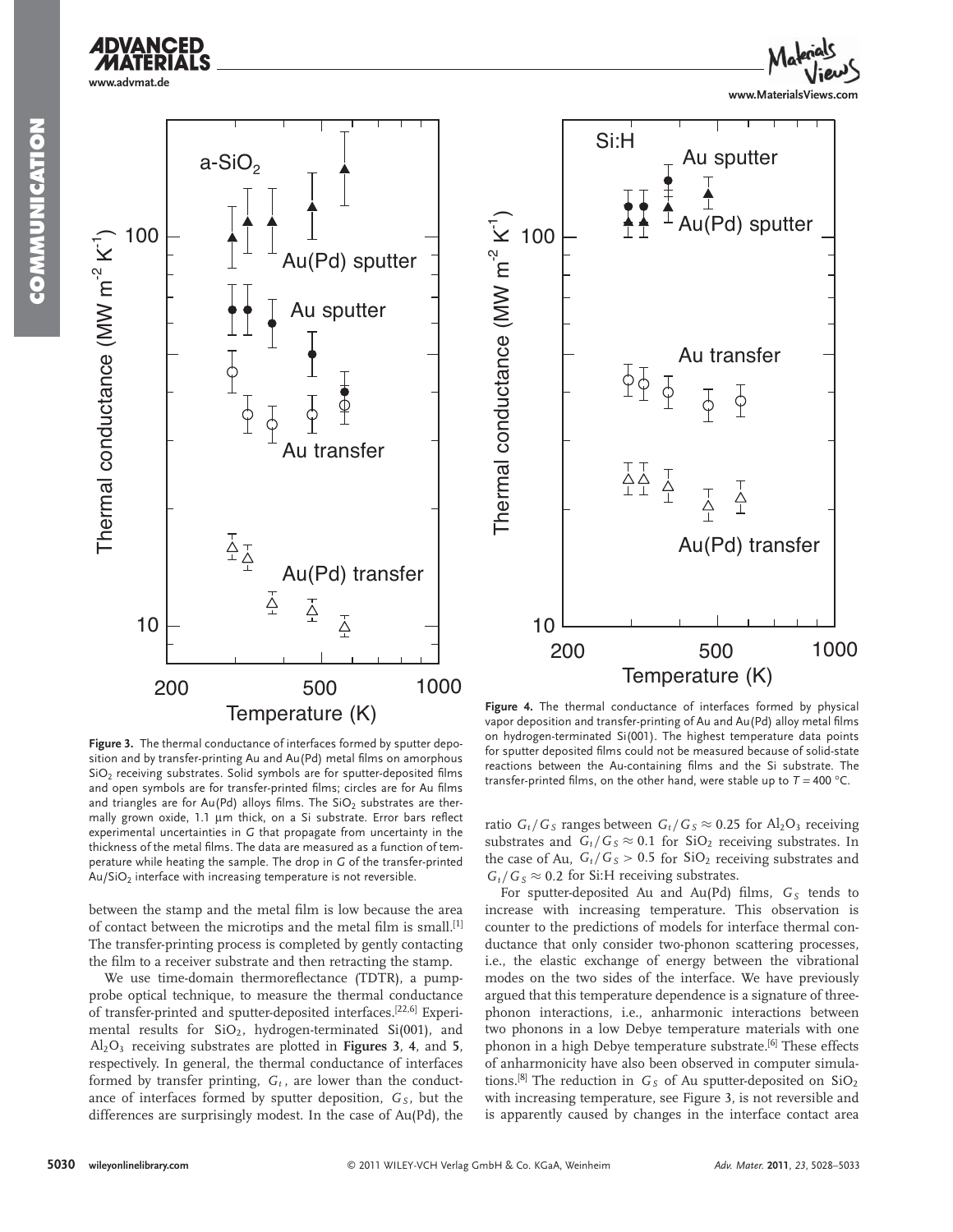

**www.MaterialsViews.com**



 **Figure 5 .** The thermal conductance of transfer-printed interfaces of Au(Pd) on sapphire before (open triangles) and after annealing in forming gas (3 at%  $H_2$  in Ar) at 1100 °C for 1 hour (open circles). Data for a Au(Pd) deposited directly on sapphire by magnetron sputtering (filled triangles) are included for comparison and are essentially identical to the data for the interface formed by annealing the transfer-printed film.

created by the relatively large thermal expansion mismatch between Au and the  $SiO<sub>2</sub>/Si$  substrate.

 As expected, we can reproduce the behavior of sputtered films by annealing a transfer-printed film at sufficiently high temperatures, see Figure 5. In this example, annealing of the Au(Pd) film in  $H_2/Ar$  presumably reduces surface oxides and facilitates mass transport at the interface so that the Au(Pd) transfer-printed film forms an intimate contact with the sapphire substrate.

 Our TDTR measurements are performed in air but we do not believe that heat transfer by gas molecules can contribute significantly to the transfer of heat between the metal film and substrate when  $G_t > 1 \text{ MWm}^{-2} \text{K}^{-1}$ . The thermal conductance of an air gap of thickness smaller than the molecular meanfree-path  $\check{l}$  is approximately  $G_a \approx \alpha \Lambda_a / \check{l}$  where  $\alpha$  is a thermal accommodation coefficient and  $\Lambda_a$  is the thermal conductivity of air. Even at the upper limit of  $\alpha = 1$ ,  $G_a < 0.1$  MWm<sup>-2</sup>K<sup>-1</sup> and negligible on the scale of  $G_t$  that we observe.

We do not observe a dependence of  $G_t$  on the existence of polar vibrational modes in the substrates.  $Al_2O_3$  and  $SiO_2$  have infrared active vibrational modes but Si does not. Thus, mechanisms for heat transport that are based on coupling of electronic excitations in the metals films with the vibrational modes of the substrate<sup>[23,24,15]</sup> do not appear to be important in our experiments. (We note, however, that this conclusion is difficult to make quantitative because the lack of infrared active modes at long wavelengths does not necessarily exclude the possibility of such coupling on length-scales comparable to atomic spacings.<sup>[23]</sup> Also, the vibrational states of adsorbed water will couple to the electronic states of the metal film to a degree that is difficult to quantify.) The weak temperature dependence of  $G_t$  provides additional evidence that near-field radiative heat transfer<sup>[24,15,25]</sup> is not significant. The high frequency optical phonons of  $SiO<sub>2</sub>$  and  $Al<sub>2</sub>O<sub>3</sub>$  that are presumably most important for near-field radiative transport are not fully thermally excited at room temperatures; near-field radiative heat transport involving these modes should therefore increase strongly with temperature.

 Having ruled out heat transport by air conduction and nearfield electromagnetic radiation, we conclude that  $G_t$  is controlled by the vibrational states of the film and substrate. Data for transfer-printed films,  $G_t$ , do not, however, show a systematic dependence on the thermal conductivity of the substrate. (The thermal conductivity of SiO<sub>2</sub>,  $\Lambda = 1.3$  Wm<sup>-1</sup>K<sup>-1</sup> is a factor 25 times smaller than  $Al_2O_3$  and a factor of 100 times smaller than Si.) This result is expected if the spatial extent *d* of the regions of intimate contact between film and substrate are small compared to the Kapitza length,  $L_K = \Lambda/G$ , of both the substrate and film. If we assume  $G = 60$  MWm<sup>-2</sup>K<sup>-1</sup> for a Au/ dielectric interface, the smallest value of  $L_K$  for our combination of materials is  $L_K \approx 20$  nm for SiO<sub>2</sub> receiving substrates. The lateral length scale  $\xi$  of the surface morphology provides an approximate upper bound on *d*: for  $SiO_2$ ,  $d < 30$  nm and the upper bound is comparable to  $L_K$ . If, on the other hand, the finite thermal conductance of material interfaces is neglected, i.e., the limit  $L_K = 0$ , then the thermal conductance of a rough interface is expected to have a strong dependence on  $\Lambda$ .<sup>[15]</sup> The fact that  $G_t$  is approximately the same on all three substrates suggests instead that *d* is comparable to or smaller than  $L_K$  for all cases we have studied.

Data in Figures 3, 4, and 5, were collected while heating the samples. In most cases  $G_t$  decreases slightly with initial heating to 100  $\mathrm{^{\circ}C}$  and then remains nearly constant up to 300  $\mathrm{^{\circ}C}$ . We attribute these changes in conductance to the presence of liquid water at the interfaces that contributes to heat transfer<sup>[15]</sup> at room temperature and is mostly removed at elevated temperatures. The small lateral dimensions of the metal films, 100  $\mu$ m  $\times$  $100 \mu m$ , facilitates the escape of water and the small quantiy of volatile organic contaminates<sup>[26]</sup> that condense on the surfaces during the short elapsed time between preparation of the substrates and transfer-printing the metal film. We do not know how quickly water can escape from the narrow interface but the diffusion time  $\tau$  of water on a length scale of  $L = 50 \mu m$  provides some insight:  $\tau = L^2/(2D)$ , where  $D = 2 \times 10^{-5}$  cm<sup>2</sup>s<sup>-1</sup> is the diffusion coefficient of water.  $\tau \sim 1$  s, a time-scale that is a factor of ∼1000 shorter the time required to collect the temperature dependent TDTR data. Furthermore, we note that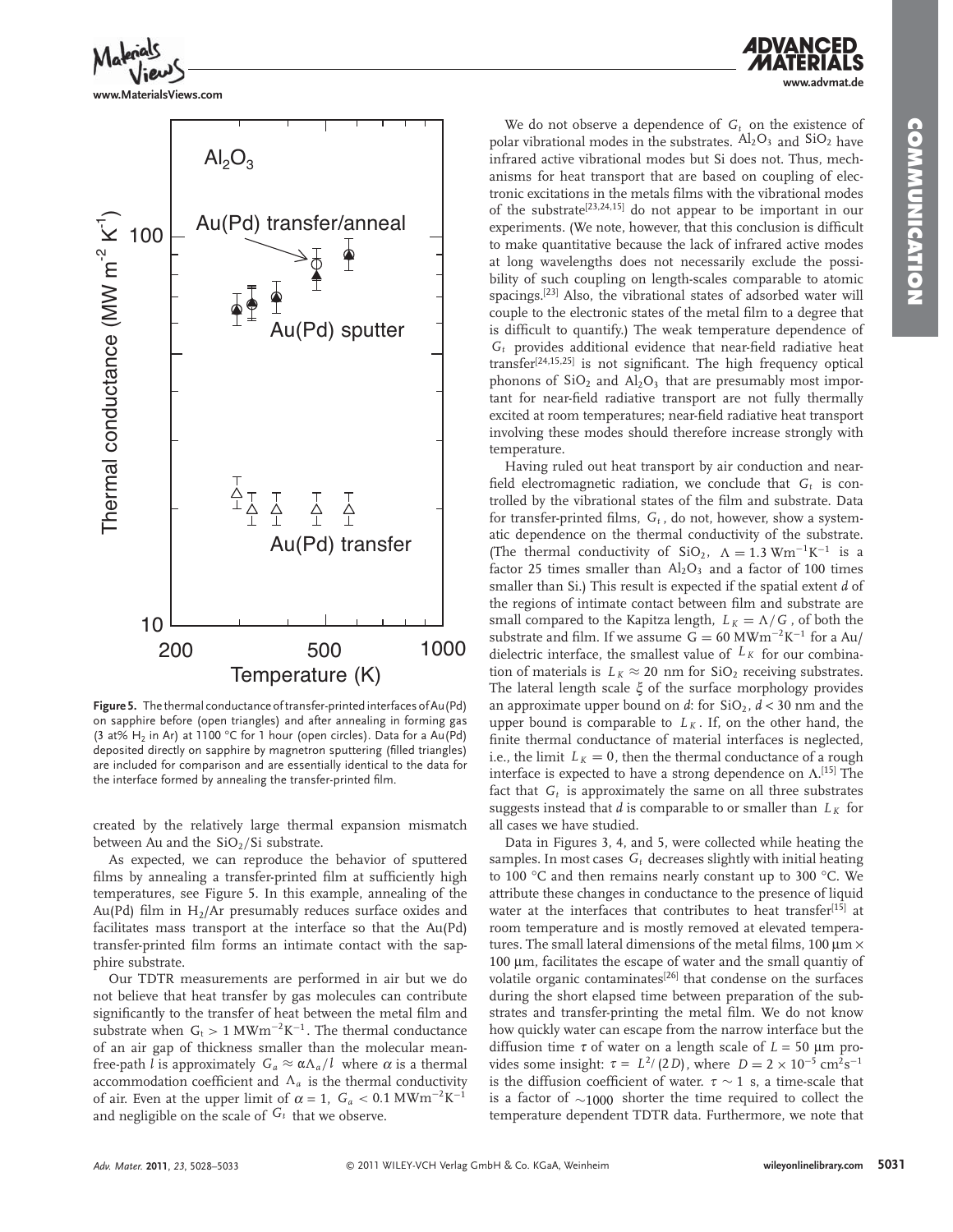**www.advmat.de** the vapor pressure of water at 300  $^{\circ}$ C is nearly 100 atm, and

that 300  $\degree$ C closely approaches the temperature of the critical point of water,  $374$  °C. At such high temperatures, the surface tension of water is strongly reduced.

Heat transfer between the transfer-printed film and substrate is controlled by the interfacial thermal conductance of the small area of intimate contact. The relatively large values of  $G_t/G_s$ that we observe imply that the true area of contact *A* is a significant fraction of the nominal contact area  $A_0$ ,  $A/A_0 > 0.1$ . A detailed discussion of the mechanics<sup>[16]</sup> needed to quantitatively describe  $A/A<sub>0</sub>$  of a rough interface is beyond the scope of our experimental study but we point out that it is unlikely that intrinsic van der Waals attraction<sup>[27]</sup> and the pressure used to assembly the sample are sufficient to generate a  $A/A<sub>0</sub>$  ratio of this magnitude when the film and substrate are elastically stiff. We instead invoke capillary pressure<sup>[18]</sup> created by adsorbed water to explain the strong forces needed to create large  $A/A<sub>0</sub>$ . At relative humidities near 50%, the equilibrium coverage of water on gold,<sup>[28]</sup> hydrophilic silicon dioxide,<sup>[29]</sup> and sapphire<sup>[30]</sup> is 1–3 monolayers. (The coverage of adsorbed water on our  $SiO<sub>2</sub>$  substrates, prepared by heating to 950 °C, is not known but we expect the water coverage to be smaller than the  $\approx 1$  nm layer reported in Ref. [29]; hydrogen-terminated Si is hydrophobic and the coverage of water is probably even smaller.) Persson<sup>[18]</sup> has shown that capillary effects are strongest when adsorbed water can just fill the empty spaces at the interface. Thus, small rms roughness produces stronger capillary pressure and enhances  $A/A_0$ . Small values of the mean slope of the surface will also enhance the true area of contact.<sup>[16]</sup>

 In summary, we observe surprisingly large thermal conductance  $G_t$  at interfaces between-transfer printed metal films and a variety of relatively smooth substrates of the type used in device manufacturing. For the combinations of materials we studied, values for  $G_t$  are always > 10% of the value of  $G_s$  for the corresponding interface formed by sputter-deposition. The weak dependence of  $G_t$  on the thermal conductivity and infrared optical properties of the substrate show that spreading thermal resistance and near-field radiative heat transfer are not important considerations. A typical value is  $G_t \sim 20 \text{ MWm}^{-2}\text{K}^{-1}$ , equivalent to the thermal conductance of a ∼100 nm thick layer of an amorphous dielectric. Thus, while  $G_t$  is an important consideration at sub-micron length-scales for devices with extremely high heat flux,  $G_t$  will not usually be a limiting factor in the thermal management of more typical electronic devices assembled by transfer-printing.

### **Experimental Section**

 Elastomeric microtip stamps were fabricated by casting and curing elastomer PDMS (polydemethlysiloxane) (Sylgard 184, Dow Corning; 5:1 mixture of base to curing agent).<sup>[1]</sup> Five pyramidal pits were fabricated on a Si(100) wafer by photolithography and anisotropic wet chemical etching. An epoxy (SU-8 50, MicroChem Corp.; 100 μm thick) was spun on the patterned silicon wafer and a square 100  $\mu$ m  $\times$  100  $\mu$ m hole was formed in the epoxy layer using photolithography. A PDMS precursor was poured into the negative templates composed of the hole in the epoxy layer and the pyramidal pits, cured in an oven for one hour at 70 °C, and peeled from the template to form the finished microtip stamp.<sup>[1]</sup>

Prior to transfer-printing of the metal films, the  $SiO<sub>2</sub>$  and  $Al<sub>2</sub>O<sub>3</sub>$ receiving substrates are first prepared by rapid thermal annealing at



950 °C to remove volatile contaminates. The hydrogen terminated Si(001) receiving substrates are prepared by treatment with a 7:1 buffered-oxide etch for 20 s.

 In TDTR, the time evolution of surface temperature is measured through temperature-dependent changes in the reflectivity, i.e., the thermoreflectance. (The thermoreflectance of Au(Pd) is a factor of  $\approx 3$ larger than pure Au.<sup>[20]</sup>) We analyze the ratio of in-phase  $V_{in}(t)$  and out-of-phase V<sub>out</sub>(t) variations in the intensity of the reflected probe beam at the modulation frequency  $f = 9.8$  MHz of the pump beam as a function of delay time *t* between pump and probe.<sup>[22]</sup> The wavelength of the mode-locked Ti:sapphire laser is  $\lambda = 785$  nm and the  $1/e^2$  radius of both focused beams is  $7 \mu m$ . We used average pump and probe powers of 90 and 10 mW for Au, and 54 and 26 mW for Au(Pd). Our TDTR approach has been thoroughly validated and extensively applied in studies of the thermal conductivity of thin films<sup>[31]</sup> and the thermal conductance *G* of interfaces. [7,6] Typically, the dominate source of experimental uncertainty is the thickness of the metal film; we measure the film thickness by picosecond acoustics. Sensitivity analysis and error propagation are discussed in Refs. [31] and [6].

### **Acknowledgements**

 This research was supported by the Advanced Research Projects Agency—Energy grant no. DE-AR0000041 ARRA. Experiments were carried out in the Laser and Spectroscopy Laboratory of the Materials Research Laboratory at the University of Illinois, which is partially supported by the U.S. Department of Energy under grant DEFG02- 91-ER45439.

> Received: August 4, 2011 Published online: October 4, 2011

- [1] S. Kim, J. Wu, A. Carlson, S. H. Jin, A. Kovalsky, P. Glass, Z. Liu, N. Ahmed, S. Elgan, W. Chen, P. Ferreira, M. Sitti, Y. Huang, J. Rogers, *Proc. Natl. Acad. Sci. USA* **2010** , *107* , 17095 .
- [2] C. E. Packard, A. Murarka, E. Lam, M. A. Schmidt, V. Bulovi, Adv. *Mater.* **2010** , *22* , 1840 .
- [3] D.-H. Kim, J. Xiao, J. Song, Y. Huang, J. Rogers, Adv. Mater. 2010, *22* , 2108 .
- [4] R.-H. Kim, D.-H. Kim, J. Xiao, B. H. Kim, S.-I. Park, B. Panilaitis, R. Ghaffari, J. Yao, M. Li, Z. Liu, V. Malyarchuk, D. G. Kim, A.-P. Le, R. G. Nuzzo, D. L. Kaplan, F. G. Omenetto, Y. Huang, Z. Kang, J. A. Rogers , *Nat. Mater.* **2010** , *9* , 929 .
- [5] H. Fang, M. Madsen, C. Carraro, K. Takei, H. S. Kim, E. Plis, S.-Y. Chen, S. Krishna, Y.-L. Chueh, R. Maboudian, A. Javey, Appl. *Phys. Lett.* **2011** , *98* , 012111 .
- [6] H.-K. Lyeo, D. G. Cahill, *Phys. Rev. B* 2006, 73, 144301.
- [7] R. M. Costescu, M. A. Wall, D. G. Cahill, *Phys. Rev. B* 2003, 67, 054302.
- [8] M. Hu, P. Keblinski, P. Schelling, Phys. Rev. B 2009, 79, 104305.
- [9] B. Snaith, S. D. Probert, P. W. O'Callaghan, Appl. Energy 1986, 22, 31 .
- [ 10 ] T. Aikawa , W. O. Winer , *Wear* **1994** , *177* , 25 .
- [11] W.-B. Song, M. S. Sutton, J. J. Talghadera, Appl. Phys. Lett. 2002, 81, 1216.
- [12] J. Cho, C. Richards, D. Bahr, J. Jiao, R. Richards, J. Micromech. *Microeng.* **2008** , *18* , 105012 .
- [13] S. T. Huxtable, D. G. Cahill, L. M. Phinney, *J. Appl. Phys.* 2004, 95, 2102.
- [14] R. Y. Wang, R. A. Segalman, A. Majumdar, Appl. Phys. Lett. 2006, 89, 173113 .
- [ 15 ] B. Persson , B. Lorenz , A. Volokitin , *Eur. Phys. J. E* **2010** , *31* , 3 .
- [ 16 ] S. Hyun , M. O. Robbins , *Tribology Int.* **2007** , *40* , 1413 .